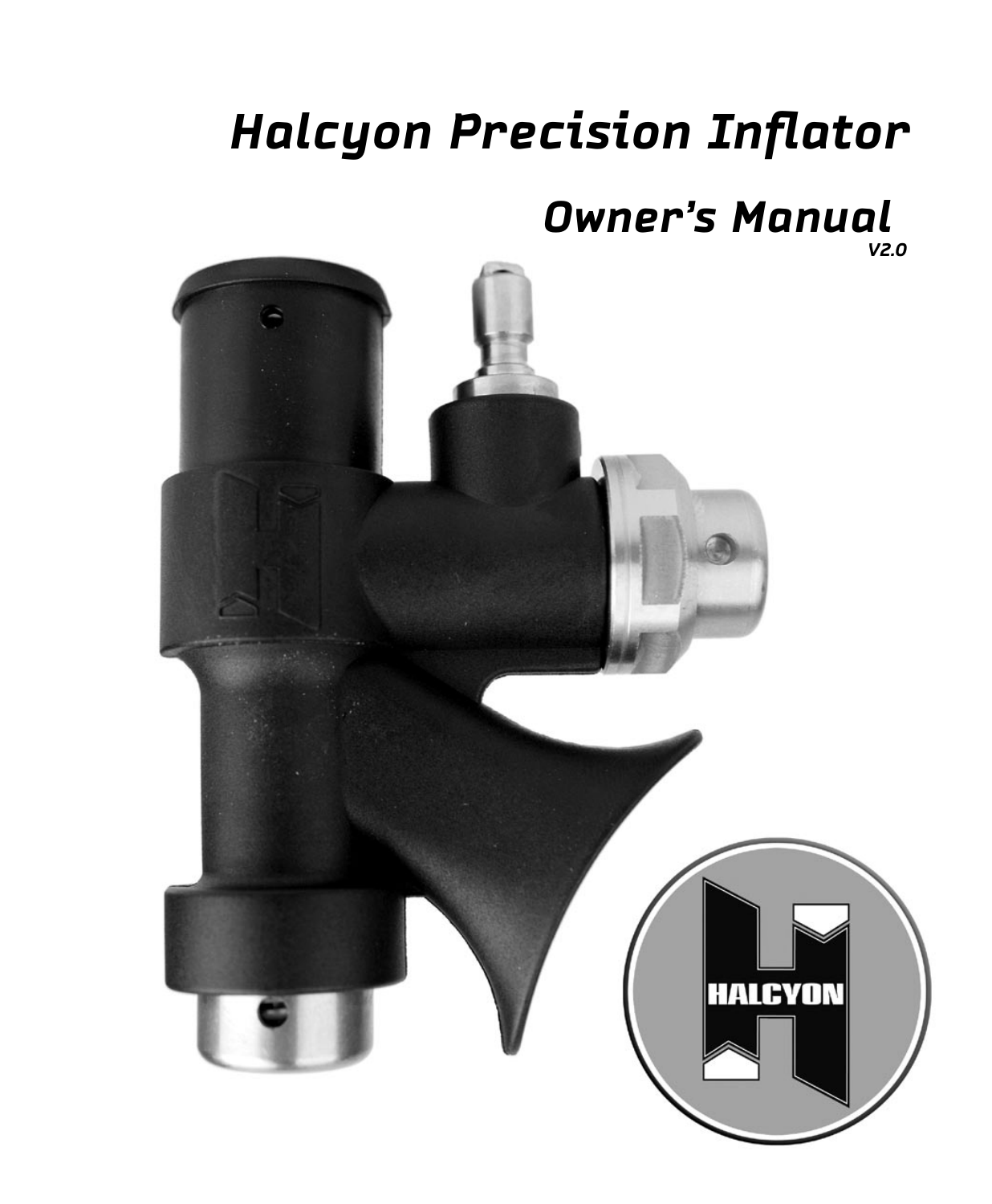#### Warranty Information

All warranty requests must be accompanied by proof of original purchase from an Authorized Halcyon Dealer. Be sure to save your sales receipt, and present it whenever returning your Halcyon Precision Inflator for warranty service. All claims will need to be accompanied by a Return Material Authorization Number (RMA#). RMA # can be obtained by contacting Halcyon Technical Services at 1-800-425-2966.

HALCYON warrants, to the original purchaser only, that the HALCYON Precision Inflator will be free of defects in materials and/or craftsmanship under normal diving use for one year from the date of purchase, provided proper care is performed on all materials as described within this manual. Should your HALCYON Precision Inflator prove to be defective for any reason (other than those listed in the limitations section below) it will be repaired or replaced (at HALCYON's discretion) free of charge excluding shipping and handling charges. All correspondence concerning this warranty must be accompanied by a copy of the original sales receipt. Repair or replacement is HALCYON's only responsibility and your only remedy under this warranty.

**WARNING:** It is dangerous to use the equipment covered by this warranty without proper scuba certification. Therefore, use of these products by an untrained person renders any and all warranties null and void. Use of scuba equipment by anyone who is not a certified diver, or receiving training through a recognized certification agency, shall render void all warranties, expressed or implied.

### **ALL WARRANTIES, INCLUDING, BUT NOT LIMITED TO, IMPLIED WARRANTIES OF MERCHANTABILITY AND FITNESS FOR A PARTICULAR PURPOSE ARE LIMITED IN DURATION TO A PERIOD ENDING ONE YEAR FROM THE DATE OF PURCHASE.**

Some states in the U.S. and certain foreign countries do not allow limitations on the duration of implied warranties, so this may not apply to you. This warranty gives you specific legal rights. You may have rights which vary from state to state and country to country.

### **HALCYON MANUFACTURING DISCLAIMS AND EXCLUDES ANY LIABILITY FOR INCIDENTAL OR CONSEQUENTIAL DAMAGES. SOME STATES IN THE U.S. AND CERTAIN FOREIGN COUNTRIES DO NOT ALLOW EXCLUSIONS OR LIMITATIONS OF LIABILITY FOR INCIDENTAL OR CONSEQUENTIAL DAMAGES, SO THIS MAY NOT APPLY TO YOU.**

#### **Limitations**

The following restrictions apply to this warranty:

1. This warranty extends to all power inflator parts.

2. This warranty does not extend to discoloration or blemishes caused by chemical attack; including prolonged exposure to chlorine and/or salt water.

3. This warranty does not extend to damages caused by improper use, improper maintenance, neglect, unauthorized repairs, modifications, accidents, fire, or casualty.

4. Cosmetic damage, such as scratches, fraying, and nicks are not covered by this warranty.

5. This warranty does not extend to equipment used for rental, commercial, governmental or military purposes.

6. This warranty covers products purchased in the United States. For warranties that may apply elsewhere, please contact your local representative.

7. Failure to meet any of the above requirements will render the warranty null and void.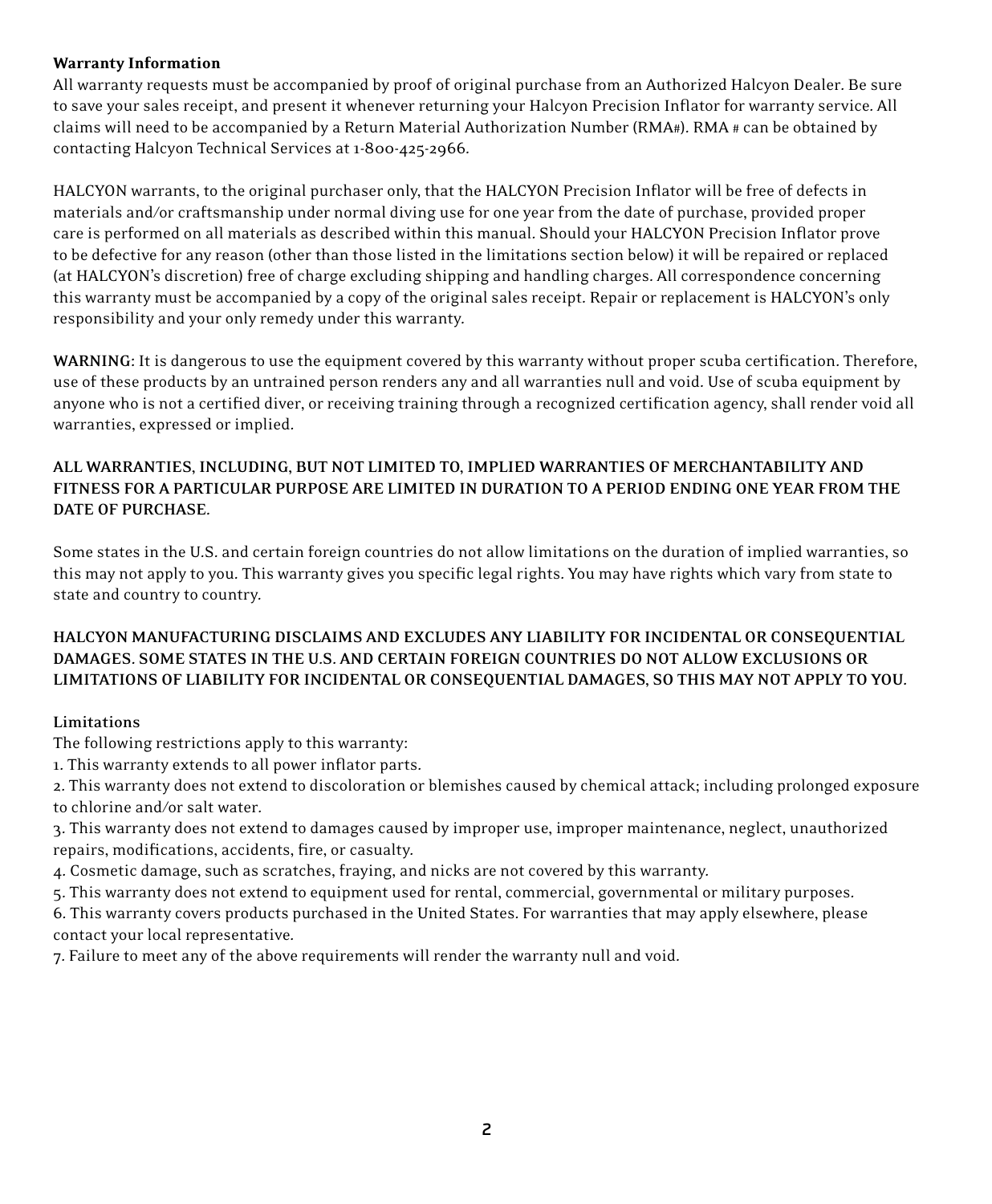The Halcyon Precision Inflator is another DIR Dive System innovation providing excellent performance under any demand. The Halcyon Precision Inflator has been designed to be easily serviced by a technician, allowing many years of reliable operation. This manual will provide proper installation and maintenance for your new inflator.

# Installing the Halcyon inflator on your BC

- 1) Remove the old inflator from the corrugated hose on the buoyancy control device. Thoroughly clean the inside circumference of the corrugated hose, ensuring all adhesive residue is removed. **DO NOT use a caustic cleaning solvent such as bleach or mineral spirits.** Thoroughly dry corrugated hose.
- 2) Prep the Halcyon inflator for installation by cleaning and drying the hose attachment barb on the inflator barrel.
- 3) Using a room temperature vulcanizing (RTV) silicone adhesive/sealant, lightly coat cleansed area of the inflator. If an RTV silicone adhesive cannot be found, a silicone sealant that is approved for aquarium use is an acceptable alternative.
- 4) Push the inflator into the corrugated hose as shown in Figure 1. Wipe away excess sealant with a clean, lint-free towel.
- 5) Place clamp around the hose as shown in Figure 2. Final position of clamp should be opposite the inflator quick-disconnect nipple.
- 6) Pressing the two ends of the clamp together, screw the bolt into the acorn nut to secure the clamp. Clamp is fully seated when bolt reaches its end of travel.

Final installation of the inflator should look like Figure 2.





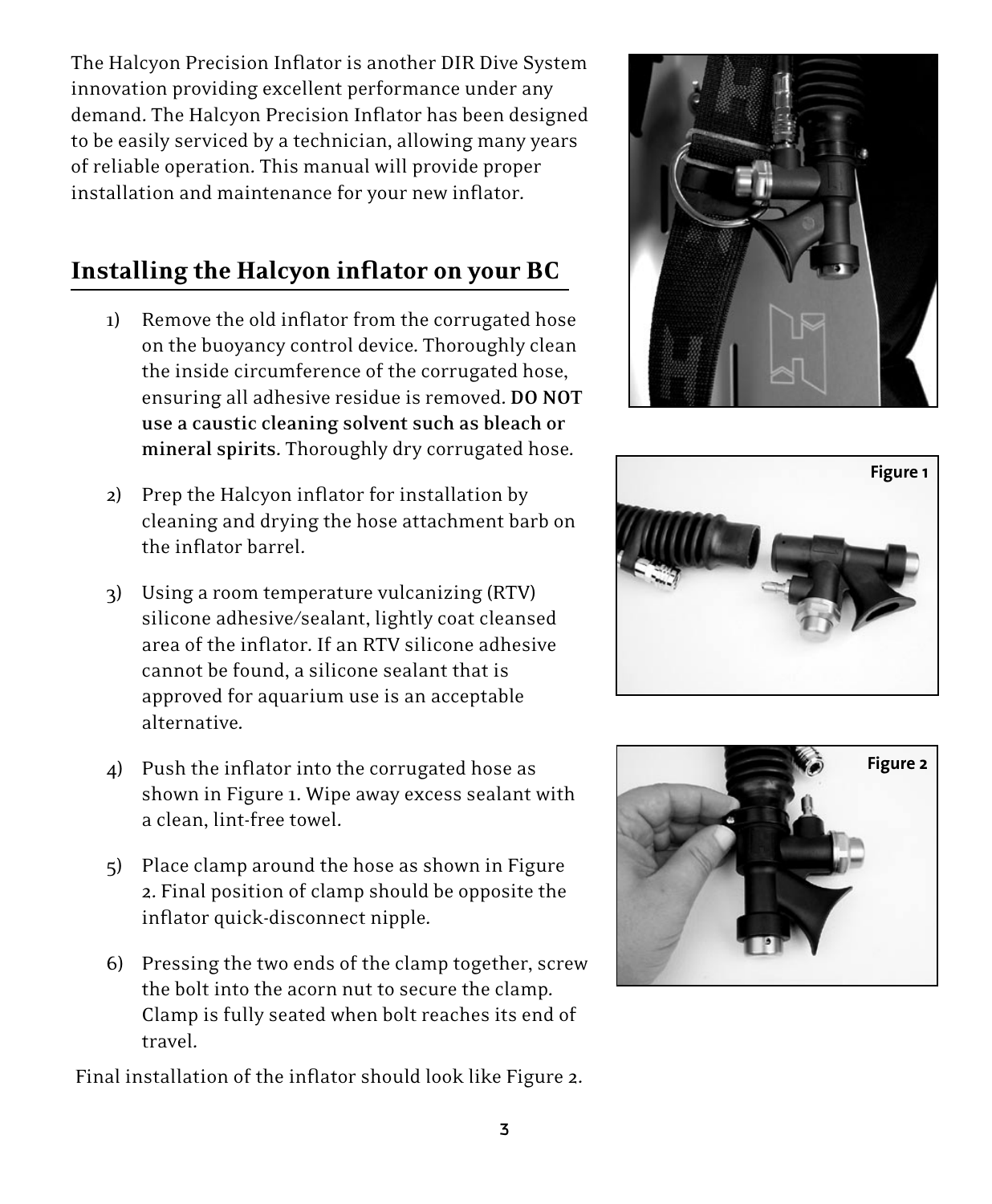# Maintenance

The Halcyon Precision Inflator is designed to be serviced by an authorized dealer. Halcyon recommends periodic maintenance of your inflator, similar to that of regulator maintenance. Halcyon recommends that the inflator should be serviced at least once a year as a minimum, or every six months under heavy use. If your inflator exhibits either sticking buttons or is leaking air (either into bladder or out dump), discontinue use until the inflator can be serviced.

# **General tools required for service**

- Adjustable wrench or 1 inch ( $2\frac{1}{2}$  mm) box head wrench and duckbill pliers
- Medium size flat head screwdriver
- Small size flat head screwdriver
- $1/8^{th}$  inch hex key
- Medium strength threadlocker adhesive (LocTite releasable/blue or similar)
- Torque wrench (optional)

## **Parts needed**

Halcyon Precision Inflator O-ring Kit (Part# 14.060.109)

## **Disassembly**

- 1) Separate inflator from the BCD. Halcyon recommends using a new clamp after servicing the inflator.
- 2) Begin disassembly with the oral inflation button by placing the hex key in the "blind hole" recess on the button and using the medium size flat head screwdriver to turn the valve head within the inflator body counter-clockwise. (Figure 3)
- 3) Using adjustable wrench or pliers, grip the small metal notch at the end of the inflator hose quick-disconnect fitting. Turn fitting counter-clockwise until it is removed. (Figure 4)
- 4) Using adjustable wrench or box head wrench, turn the metal air cylinder body fastening nut counter-clockwise until it is removed. (Figure 5)
- 5) Place the hex key in the securing recess on the power inflation button and the small flat head screwdriver in the notch at the end of the valve as shown. Turn counter-clockwise until button is released. (Figure 6)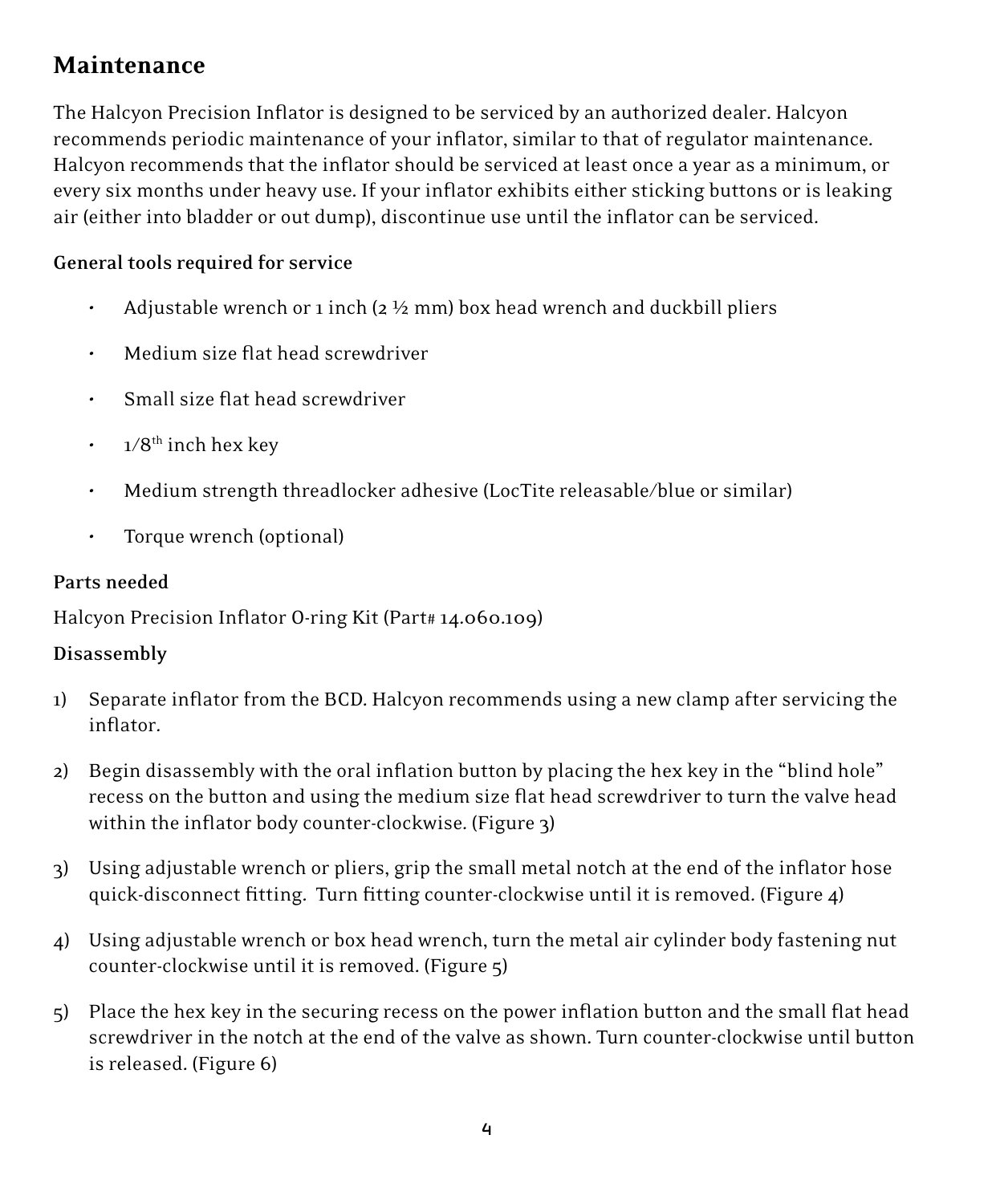



**Oral Inflation Button**







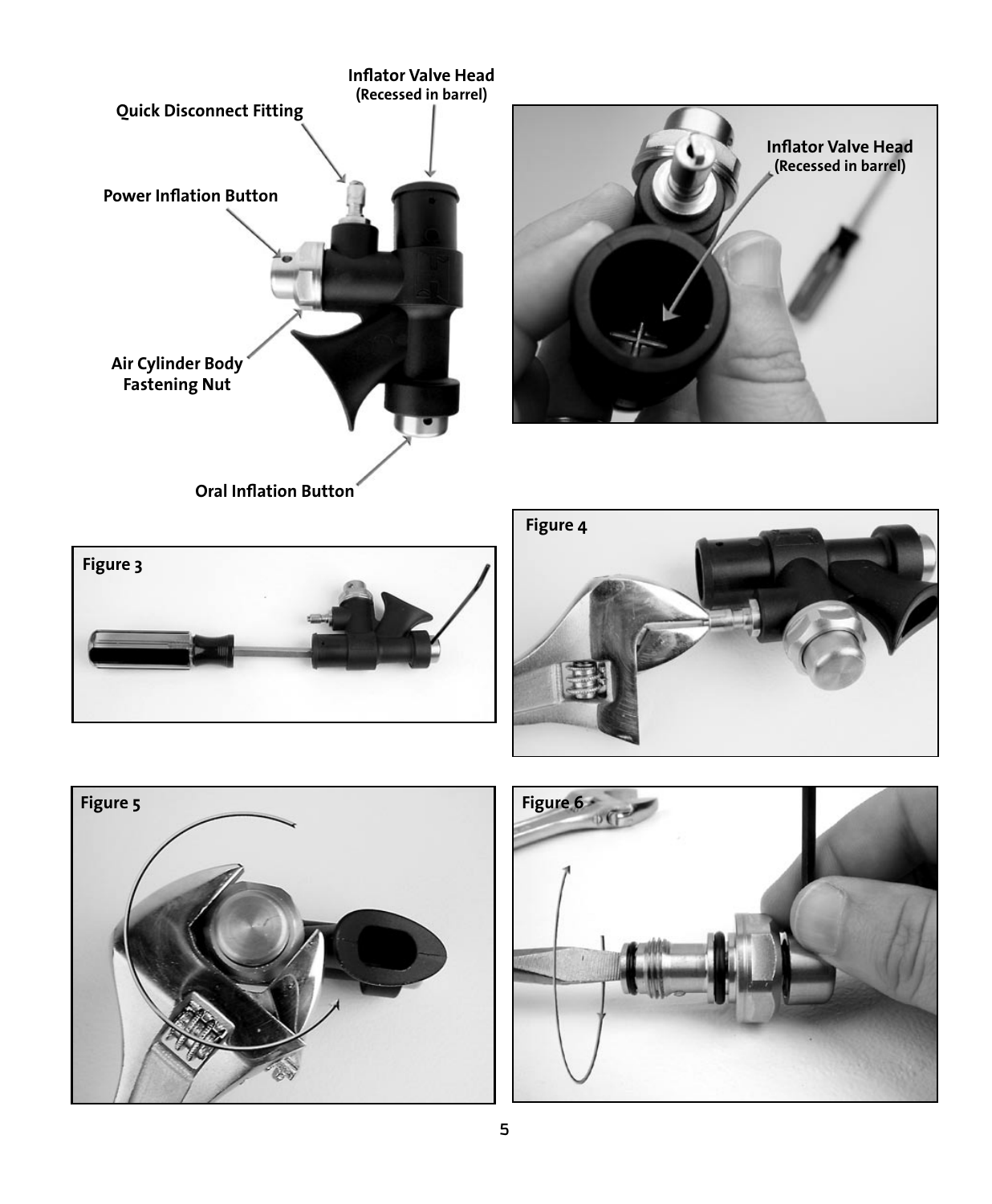## **O-Ring Replacement and Lubrication**





All O-rings should be replaced during servicing. O-rings can be removed using an O-ring pick. Be sure not to damage the O-ring during installation. All O-rings need to be lubricated with a NSF-61 approved silicone compound lubricant.

All metal parts should be cleaned of dirt and surface rust before re-assembly. Any metal cleaning solution, such as authorized regulator cleaner, can be used.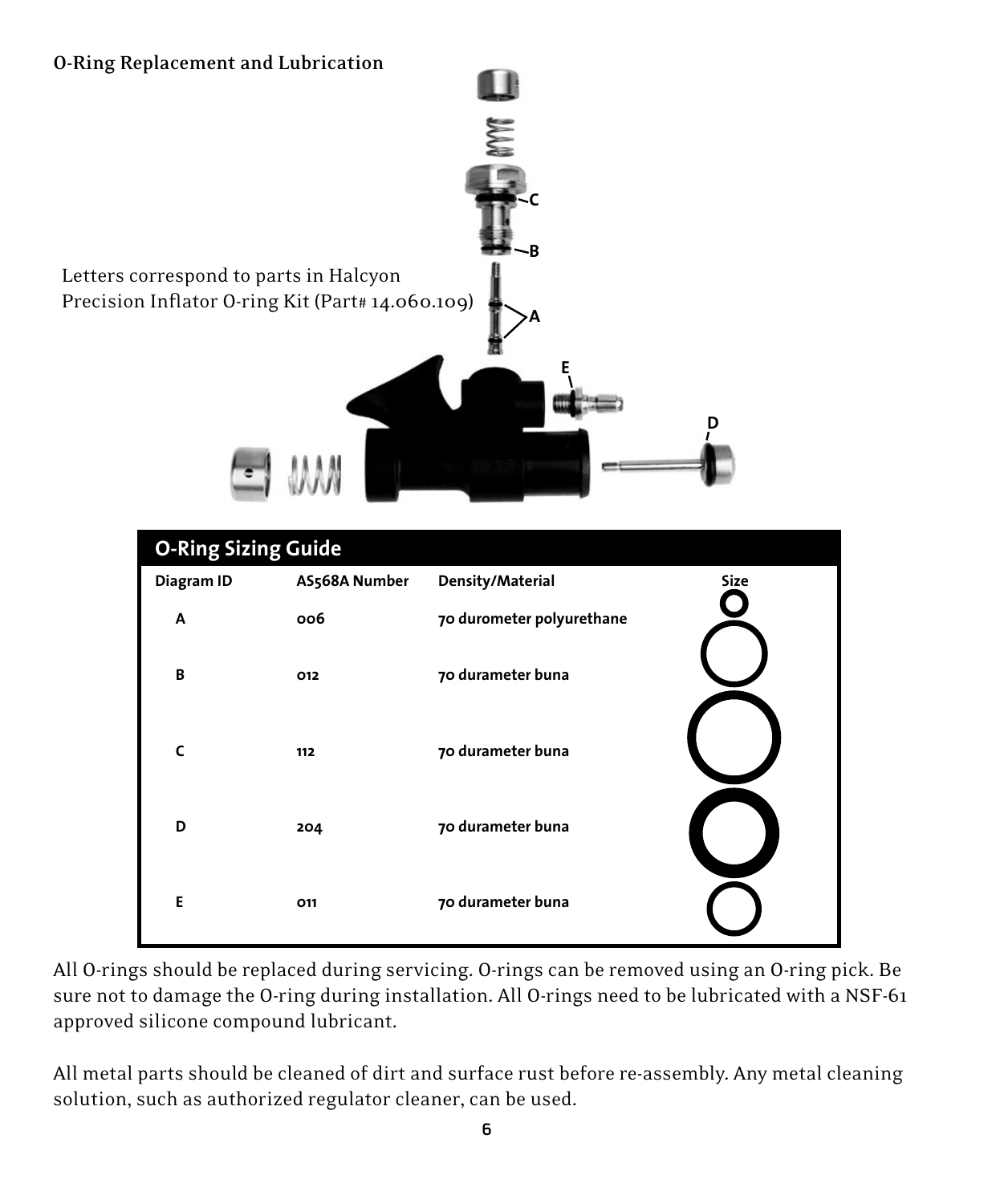## **Re-assembly**

- 1) Place a small dab of releasable threadlocker adhesive on the threaded recess on the power inflation button. (Figure 7) Using the hex key in the "blind hole" recess on the inflation button, slide the valve stem through the inflation valve housing and screw the valve stem into the inflation button with the small flat head screwdriver. Check to make sure spring is seated beneath the button. (Figure 8)
- 2) Screw the inflation valve assembly clockwise into inflator body using adjustable wrench or box head wrench until O-ring is fully seated. Take care not to over tighten. (Figure 9)
- 3) Using adjustable wrench or pliers, screw the inflator hose quick disconnect fitting clockwise into inflator body by gripping the small metal notch at the end. Take care not to over tighten. Proper torque specification is to 12 in•lb (1.4 N-m).
- 4) Place a small dab of threadlocker on the threaded recess of the oral inflate button. Slide dump valve stem into body. Making sure that the spring is in place and using the hex key in the securing recess, screw oral inflation valve head into oral inflation button with the medium size flat head screwdriver.
- 5) Threadlocker compounds must cure for at least 30 minutes, with 24 hours recommended, before underwater use.